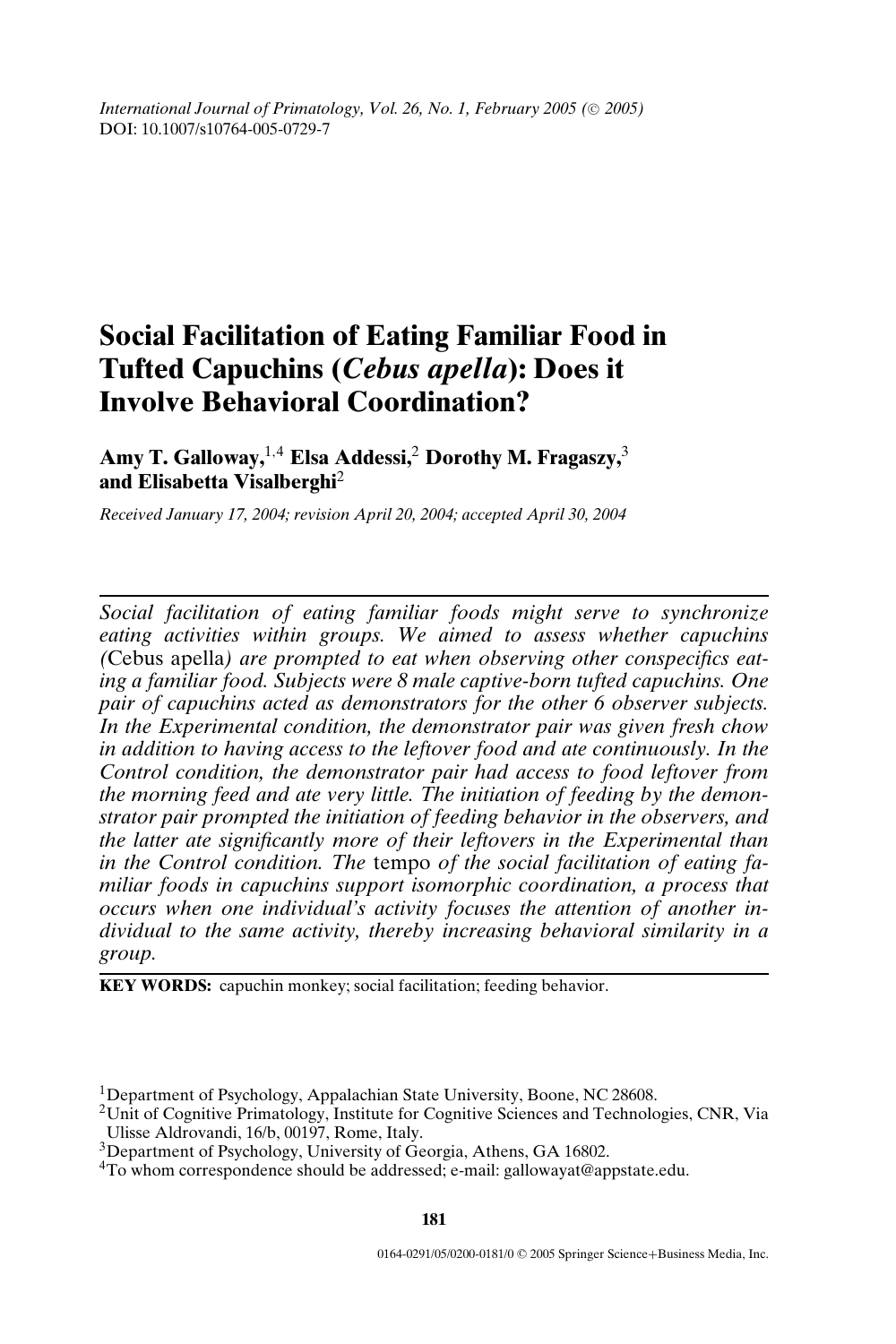## **INTRODUCTION**

Most research concerning social influences on feeding behavior has focused on the widely expressed view that social animals gain knowledge about where to eat, what to eat, and how to eat from conspecifics (Galef and Giraldeau, 2001). Since using social information to learn about unknown food is thought to help enlarge the diet in omnivorous species (Kummer, 1971; Nishida, 1987), most of these studies have focused on the effect of social influences on the acceptance of novel foods.

In fact, research indicates that when capuchin monkeys receive novel food while observing group members eating, they eat more of their own novel food (Visalberghi and Fragaszy, 1995). This rise is due to social facilitation, i.e., an increase in the frequency of a behavior already in an animal's repertoire when in the presence of others engaged in the same behavior (Clayton, 1978). This effect occurs regardless of what food group members are eating (Visalberghi and Addessi, 2000), and the intake of novel foods increases by 63.9% compared to when capuchins are alone (Addessi and Visalberghi, 2001). Moreover, the frequency of the observers' eating behavior increases as the number of group members eating increases (Visalberghi and Addessi, 2000). However, when capuchins are presented with novel foods of two different colors, one of which matches the food eaten by their group members, and the other does not, capuchins' choice is not affected by group members' behavior (Visalberghi and Addessi, 2001; Visalberghi and Addessi, 2003). Therefore, the social influences on the acceptance of novel food do not promote the acquisition of a safe diet, but increases the initial acceptance of novel foods (Visalberghi and Addessi, 2000).

Social facilitation of eating familiar food is worthy to study as well, because (1) it is an important factor affecting eating behavior in humans, and (2) it would promote the synchronization of eating activities within groups of animals. In humans, de Castro (1991) found a positive correlation between meal size and the number of people present. Moreover, when adult subjects ate with other people food intake was 60% higher than when they ate alone, and they consumed also more water, sodium, and alcohol (Redd and de Castro, 1992). When the effect of group size and acquaintance was investigated by serving dinner to 120 young women alone, in pairs, or in groups of four, Clenenden *et al.* (1994) found that subjects alone ate less than those in pairs and in groups of four. Moreover, the relationship of dining companions was an important factor contributing to social facilitation: subjects eating with friends ate more dessert than subjects eating with strangers.

Social facilitation of eating familiar foods has been demonstrated in a variety of animals (chickens, Keeling and Hurnik, 1993; dogs, Ross and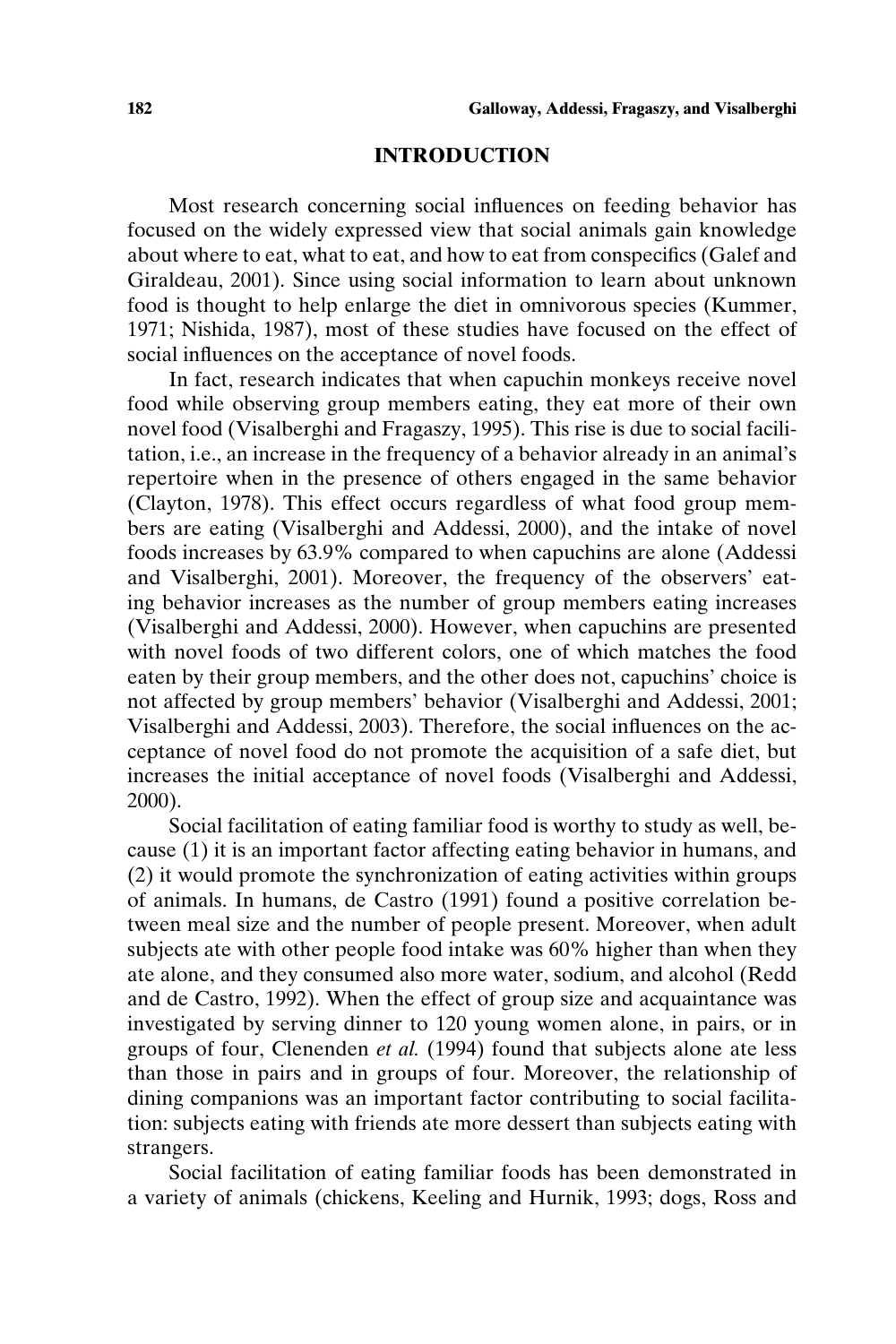Ross, 1949; pigs, Hsia and Wood-Gush, 1984; red-winged black birds, Mason and Reidinger, 1981). Social facilitation may be one of the mechanisms underlying behavioral coordination, defined by Coussi-Korbel and Fragaszy (1995) as the process that occurs when one individual's activity focuses the attention of another to the same activity, already in the species' behavioral repertoire, thereby increasing behavioral similarity between individuals. Behavioral coordination is thought to support group cohesion because group members will be more efficient foragers (for squirrel monkeys, Boinski, 1987; for birds Crook, 1961; Ward and Zahavi, 1973; Krebs, 1974; Emlen and Demong, 1975; Clayton, 1978, as cited by Coussi-Korbel and Fragaszy, 1995; for a discussion see also Snowdon and Boe, 2003). Similarly, enhanced foraging efficiency has been proposed as a possible hypothesis for the evolution of shoaling in fishes (Pitcher and Parrish, 1993). For example, in guppies (*Poecilia reticulata*), there is wide experimental evidence that both domesticated strains and wild animals can learn foraging locations and foraging routes by approaching and following conspecifics (Laland and Williams, 1997; Lachlan *et al.*, 1998; Day *et al.*, 2001; Brown and Laland, 2002; Reader *et al.*, 2003).

The evidence for the social facilitation of eating familiar foods in nonhuman primates is still unclear. In one laboratory study, six rhesus macaques (*Macaca mulatta*) initiated consumption more frequently and ate more food when they were in the presence of a feeding conspecific compared to when they were alone (Harlow and Yudin, 1933). However, the design of this experiment did not include a feeding situation in which focal monkeys ate in the presence of a conspecific that did not have food. Therefore, that the macaques did not eat as much food while alone might be attributed to the effect of isolation rather than social facilitation in the paired condition.

The aim of our experiment was to assess whether the eating behavior of one pair of capuchins prompted six observers to eat more of their familiar food. As shown by the studies on novel food acceptance described above, capuchin monkeys are a good animal model in which to investigate how social influences affect feeding behavior. In fact, they have a very flexible diet (Kinzey, 1997) and, compared to other primate species, a high level of intra-group tolerance (Izawa, 1980; Janson, 1996; Perry and Rose, 1994).

# **METHODS**

# **Subjects**

Subjects were eight male captive-born tufted capuchin monkeys (*Cebus apella*) housed at the University of Georgia. Their ages ranged from three to ten years, and they were all pair-housed. Two pairs had lived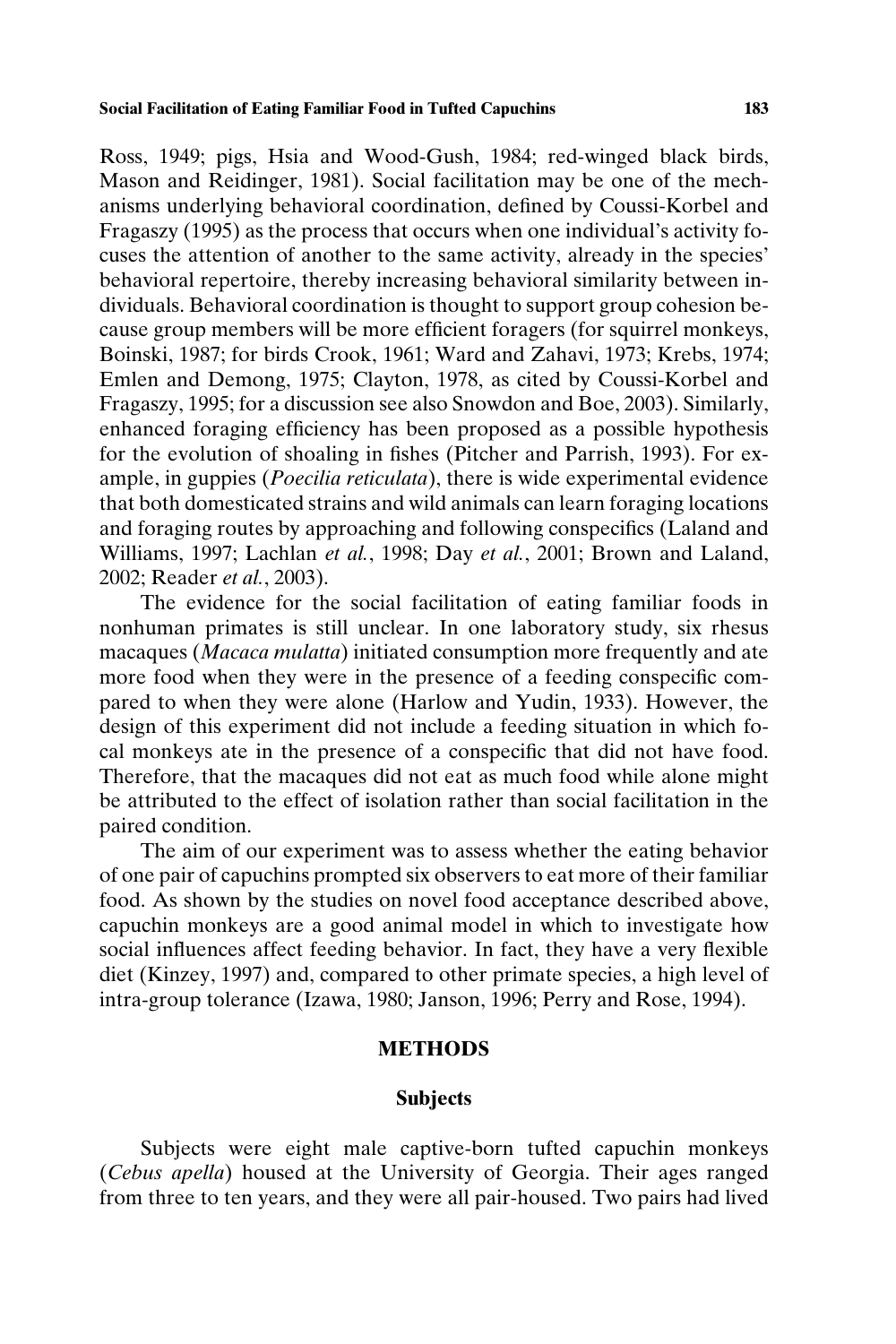together for over three years; the other two pairs had lived together for 6 months. They were fed twice a day, standard  $\text{Purina}^{\circledR}$  chow in the morning and a combination of chow and fruit in the afternoon. Subjects were tested in their homecage  $(1.37 \times .71 \times 1.80 \text{ m})$  with their cagemate. All eight subjects were housed in a common room  $(7.02 \times 3.51 \times 2.44 \text{ m})$ . The four cages were arranged so that all subjects could see one another.

# **Procedure**

In each trial, one pair of capuchins acted as demonstrators and the other three pairs as observers. The role of each pair of monkeys on a given trial was changed so that all four pairs of capuchins served four times as an observer pair and four times as a demonstrator pair, depending on the trial. On every trial all pairs had continuous access to chow. The chow was given during the morning feeding and remained in the enclosure at the time of data collection, which took place after the morning feeding. If no chow was leftover from the morning feeding (because it had been eaten), then testing was postponed until another day. By ensuring that chow was available before introducing the fresh chow, we were more certain that the subjects were satiated. Therefore, if the subjects ate, we were more confident that it was not because they were hungry. A two-week pilot study conducted to test the procedure above indicated that the capuchins began eating when the experimenters entered the room. The effect lasted approximately 20 min before the monkeys reduced their eating to minimal consumption. This information led to the decision to run several "pre-trials", in which we would follow the same procedure as the regular test trials for 25 min before regular testing began.

Because of the information learned during pilot testing, pre-trials were conducted to allow subjects to return to a baseline state prior to the start of the experimental and control trials. The pre-trial period began as soon as the experimenters entered the testing room (approximately 45 min after the morning feeding that occurred between 9:00 and 9:30 am), and lasted 25 min. Testing began after the pre-trial period and lasted 3 min. There were two conditions: (1) Experimental (Fresh Chow), in which the demonstrator pair was given fresh chow, and (2) Control (Leftover Chow), in which the demonstrator pair was not given any additional chow. There were 16 experimental trials and 16 control trials; each pair of capuchins acted as the demonstrator pair for 4 experimental and 4 control trials. Experimental and control trials were carried out on different days.

Two experimenters collected data for this study (A. G. and J. N.). During the Experimental condition, one experimenter stood in front of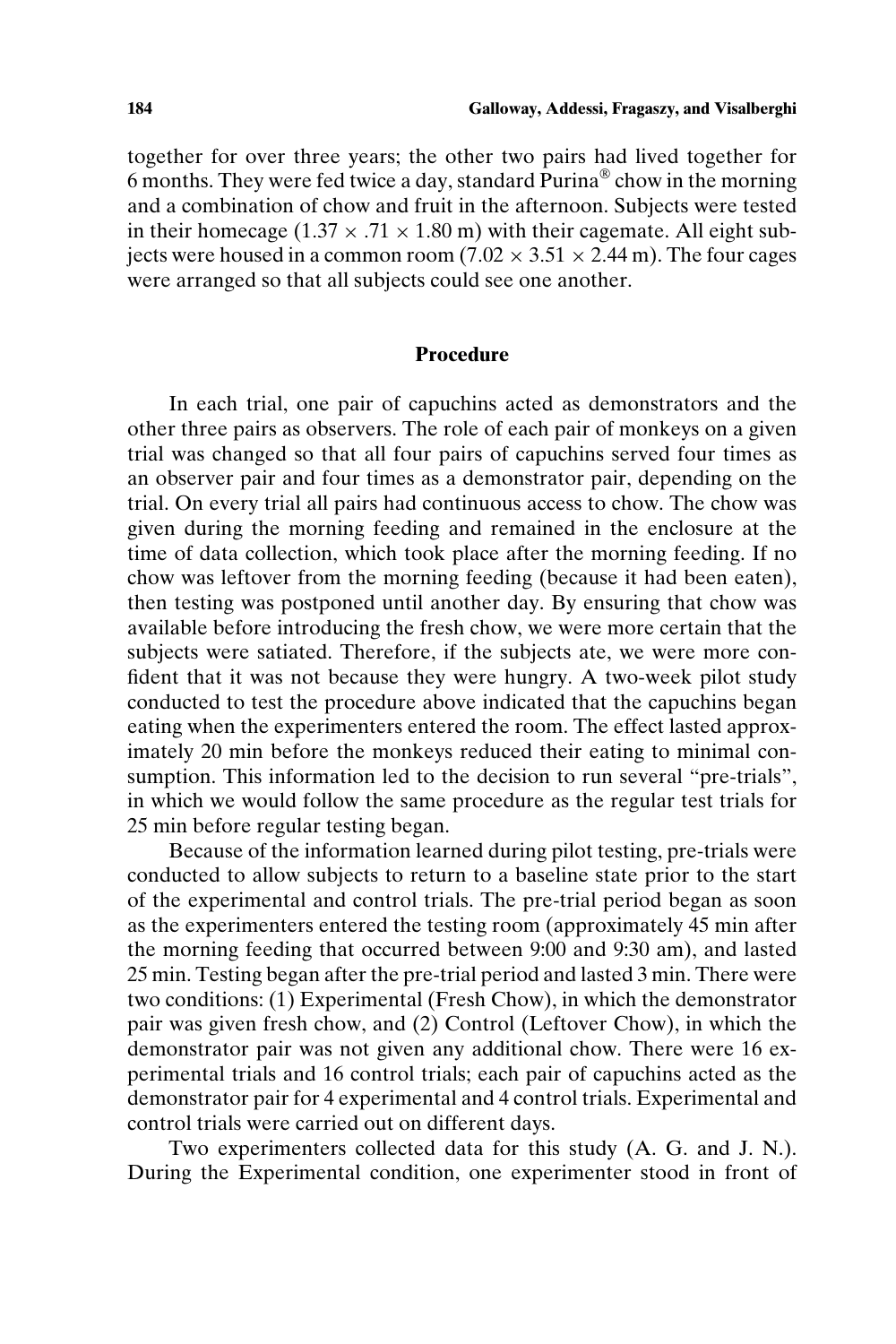the demonstrator pair's cage, and gave them fresh chow, whereas during the Control condition, the experimenter stood in front of the demonstrator pair's cage without giving them any fresh food. The other experimenter scored the behavior of the remaining six subjects (of the three observer pairs) with scan sampling. During each of the six 30-sec scan periods (comprising the three-min testing trial), this experimenter scored whether each of the six observers ate food. The order in which subjects were scored during each scan was predetermined and counterbalanced across trials. A stopwatch signaled a tone at 30 sec intervals. Inter-rater reliability scores exceeded 90%.

## **Behaviors Scored**

The dependent measure was eating behavior by each subject. Eating was defined as "putting food in mouth and chewing it" or "chewing food already in mouth." Pilot data showed that the demonstrators reliably consumed the fresh chow when it was given to them for the entire three-min testing trial, so we did not collect data from the demonstrators.

## **Analyses**

In order to control for independence between subjects belonging to the same pair, for each subject and for each trial we calculated the frequency of eating behavior in the scans in which their pair-mate was eating and in the scans in which their pair-mate was not eating. These frequencies were compared by Wilcoxon signed ranks test. We carried out this analysis for both the Experimental and Control conditions. Since the eating behavior of the subjects belonging to the same pair was independent (see below), a Wilcoxon signed ranks test was used to analyze differences in the total frequency of eating behavior between the data obtained during the Experimental and Control conditions.

## **RESULTS**

Individuals in the same pair did not influence each other's eating behavior. In fact, in the Control condition individuals ate their chow significantly more when their pair-mate was not eating than when their pair-mate was also eating  $(T = 36, N = 8; p < 0.01$ , see Fig. 1), whereas in the Experimental condition this difference was not significant ( $T = 25$ ,  $N = 8$ ; NS, see Fig. 1). Therefore, subjects in a same pair can be considered independent.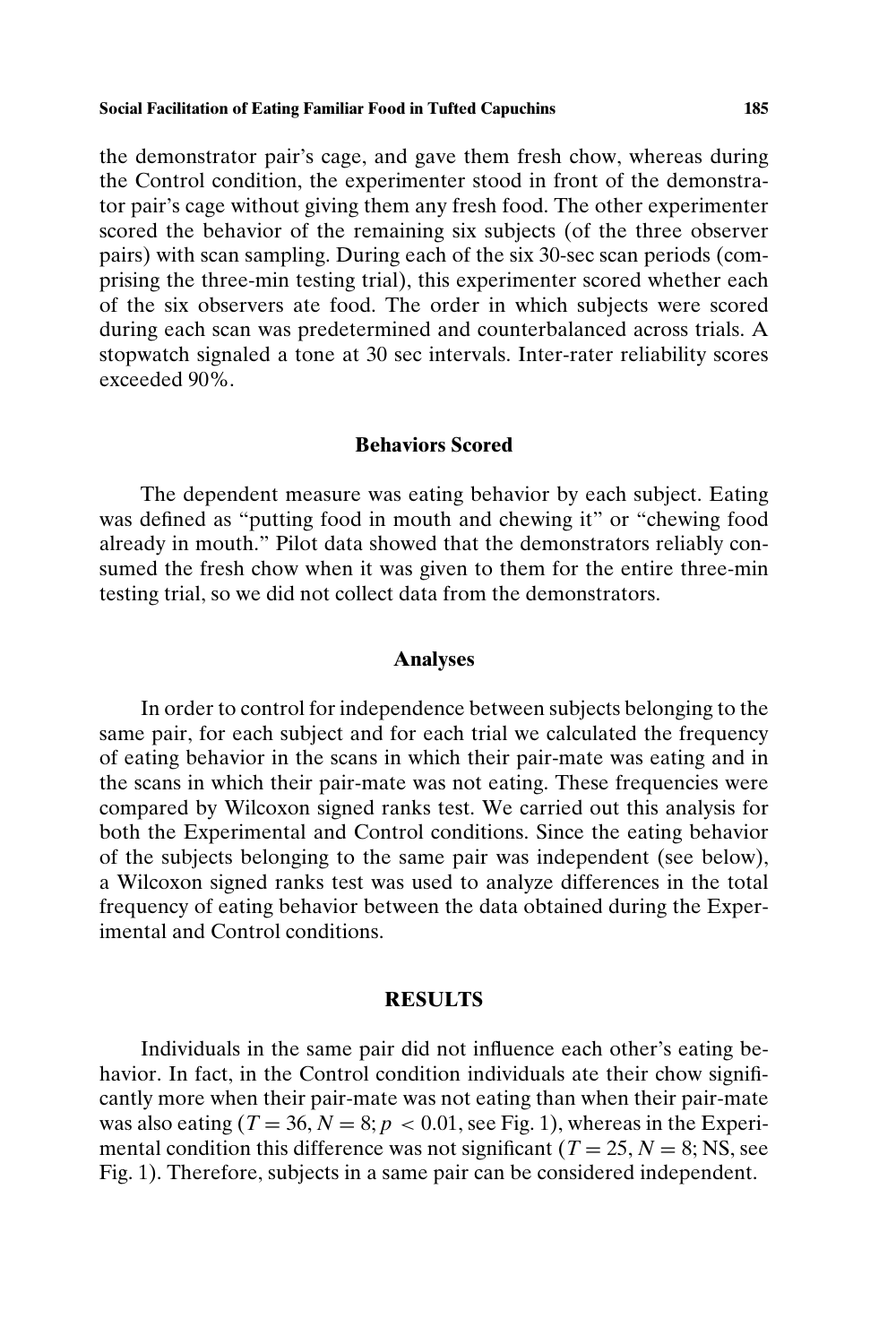

**Fig. 1.** Frequency of eating behavior in the Experimental and Control conditions, when the pair-mate was eating (striped bars) and when the pair-mate was not eating (solid bars).

As shown in Fig. 1 in the Experimental condition (when the demonstrators were eating their chow), the observers ate more of their leftover chow than in the Control condition (when the demonstrators rarely or never ate it)  $(T = 3, N = 8; P < .05)$ .

## **DISCUSSION**

We showed that the initiation of feeding by a pair of capuchin monkeys prompted initiation of feeding in conspecifics nearby. This supports previous results obtained in various species, including humans, showing that social influences increase the intake of familiar food (Keeling and Hurnik, 1993; Ross and Ross, 1949; Hsia and Wood-Gush, 1984; Mason and Reidinger, 1981; de Castro, 1991; Redd and de Castro, 1992). Our finding extends Visalberghi and Addessi's results concerning novel foods that social facilitation (*sensu* Clayton, 1978) affects the acceptance of novel foods (Visalberghi and Addessi, 2000, 2001, 2003). The similarity between our result and those obtained for humans by de Castro (de Castro, 1991; Redd and de Castro, 1992) confirms that capuchin monkeys can be considered a good model for studying social influences on feeding behavior, which are among the most important factors affecting eating behavior in our species.

Social facilitation of feeding behavior in capuchins can be an effective mechanism promoting behavioral coordination, as proposed for other species (fishes, Pitcher and Parrish, 1993; squirrel monkeys, Boinski, 1987; birds Crook, 1961; Ward and Zahavi, 1973; Krebs, 1974; Emlen and Demong, 1975; Clayton, 1978). Behavioral coordination has been defined by Coussi-Korbel and Fragaszy (1995) as the process that occurs when one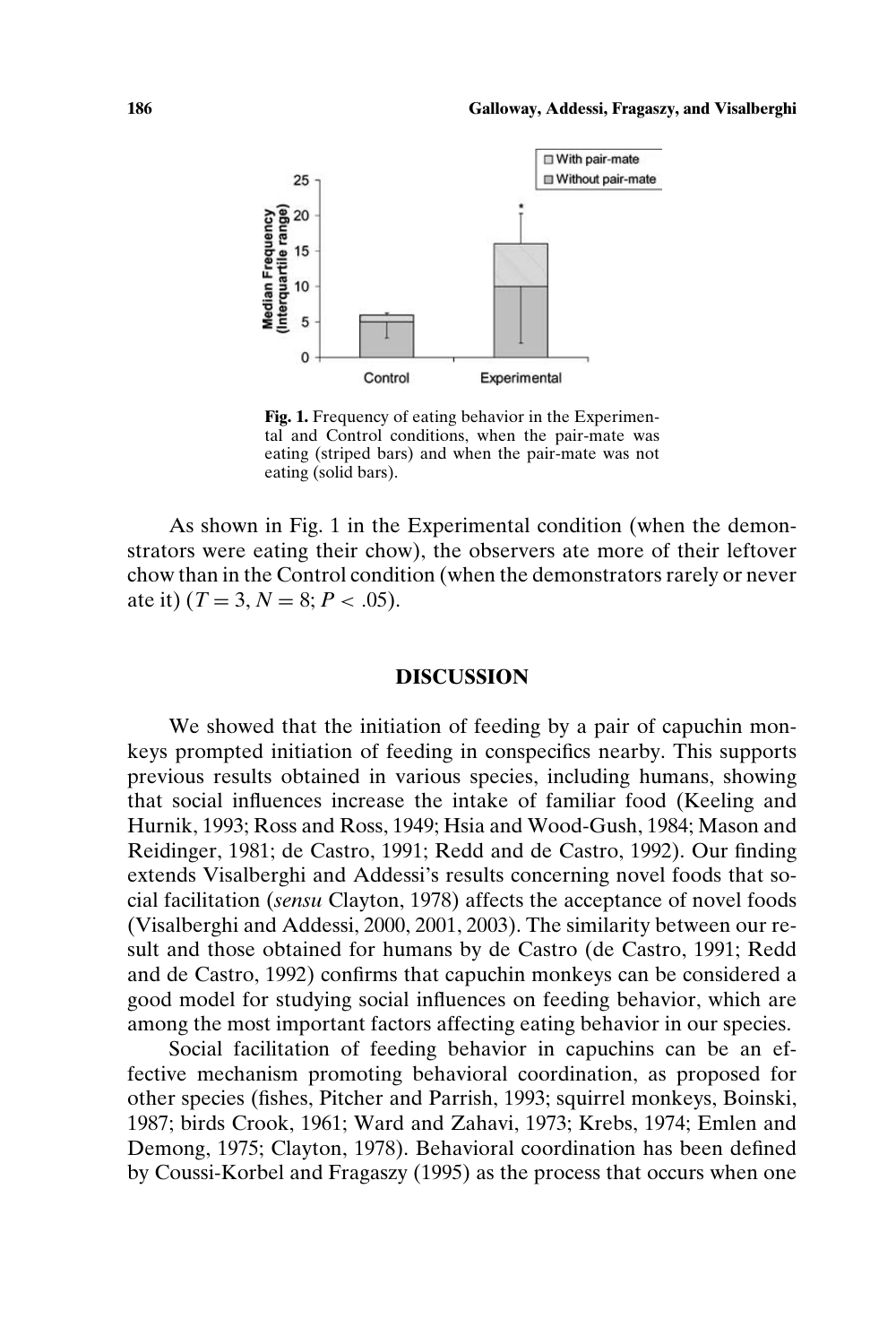individual's activity focuses the attention of another individual to the same activity, already in the species' behavioral repertoire, thereby increasing behavioral similarity between individuals. In particular, our findings support a specific kind of behavioral coordination, the isomorphic coordination (Coussi-Korbel and Fragaszy, 1995). Isomorphic coordination has three features: it involves actions in the behavioral repertoire (as feeding behavior), it is sequential rather than simultaneous, and it provides information about timing or location.

Finally, it is worthwhile mentioning that social facilitation of eating behavior may be supported by the activity of mirror neurons, i.e., motor neurons that discharge both when a monkey performs a particular action and when it observes another individual (monkey or human) performing a similar action (Rizzolatti *et al.*, 1996, 1999; Ferrari *et al.*, 2003). We believe that the neurophysiological basis of social influences on eating behavior deserves investigation, and the phenomenon of mirror neurons provides a plausible neural mechanism to investigate in this regard.

# **ACKNOWLEDGMENTS**

We especially thank Flavia Chiarotti for help with statistical analyses and John Newhouse for help during the data collection. E. Addessi was supported by a fellowship provided by the Consiglio Nazionale delle Ricerche.

# **REFERENCES**

- Addessi, E., and Visalberghi, E. (2001). Social facilitation of eating novel foods in tufted capuchin monkeys (*Cebus apella*): Input provided, responses affected and cognitive implications. *Anim. Cogn.* 4: 297–303.
- Boinski, S. (1987). Birth synchrony in squirrel monkeys (Saimiri oerstedii): A strategy to reduce neonatal predation. *Behav. Ecol.* 21: 393–400.
- Brown, C., and Laland, K. N. (2002). Social learning of a novel avoidance task in the guppy: Conformity and social release. *Anim. Behav.* 64: 41–47.
- Clayton, D. A. (1978). Socially facilitated behavior. *Q. Rev. Biol.* 53: 373–392.
- Clenenden, V. I., Herman, P. C., and Polivy, J. (1994). Social facilitation of eating among friends and strangers. *Appetite* 23: 1–13.
- Coussi-Korbel, S., and Fragaszy, D. (1995). On the relation between social dynamics and social learning. *Anim. Behav.* 50: 1441–1453.
- Crook, J. H. (1961). The basis of flock organization in birds. In Thorpe, W. H., and Zangwill, O. L. (eds.), *Current Problems in Animal Behaviour*, Cambridge University Press, Cambridge, pp. 125–149.
- Day, R. L., MacDonald, T., Brown, C., Laland, K. N., and Reader, S. M. (2001). Interactions between shoal size and conformity in guppy social foraging. *Anim. Behav.* 62: 917– 925.
- de Castro, J. M. (1991). Social facilitation of the spontaneous meal size of humans occurs on both weekdays and weekends. *Physiol. Behav.* 49: 1289–1291.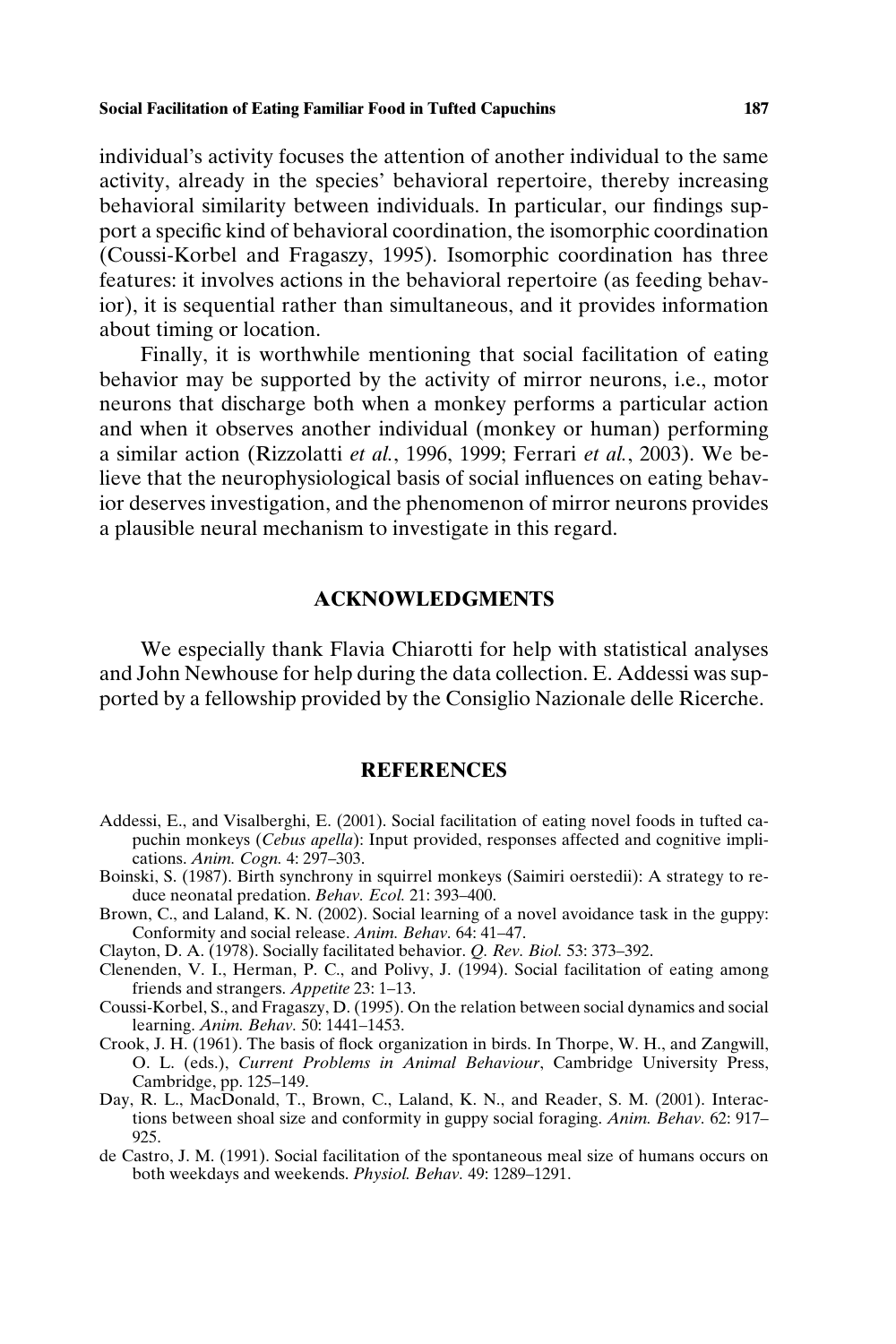- Emlen, S. T., and Demong, N. J. (1975). Adaptive significance of synchronized breeding in a colonial bird: A new hypothesis. *Science* 188: 1029–1031.
- Ferrari, P. F., Gallese, V., Rizzolatti, G., and Fogassi, L. (2003). Mirror neurons responding to the observation of ingestive and communicative mouth actions in the monkey ventral premotor cortex. *Eur. J. Neurol.* 17: 1703–1714.
- Galef, B. G. Jr., and Giraldeau, L. A. (2001). Social influences on foraging in vertebrates: Causal mechanisms and adaptive functions. *Anim. Behav.* 61: 3–15
- Harlow, H. F., and Yudin, H. C. (1933). Social behavior of primates. *J. Comp. Psychol.* 16: 171–185.
- Hsia, L. C., and Wood-Gush, D. G. M. (1984). Social facilitation in the feeding behavior of pigs and the effect of rank. *Appl. Anim. Ethol.* 11: 265–270.
- Izawa, K. (1980). Social behavior of the wild black-capped capuchin (*Cebus apella*). *Primates* 21: 443–467.
- Janson, C. H. (1996). Toward an experimental socioecology of primates: Examples from Argentine brown capuchin monkeys (*Cebus apella nigrivittatus*). In Norconk, M., Garber, P., and Rosenberger, A. (eds.), *Adaptive Radiations of Neotropical Primates*, Plenum Press, New York.
- Keeling, L. J., and Hurnik, J. F. (1993). Chickens show socially facilitated feeding behavior in response to a video image of a conspecific. *Appl. Anim. Behav. Sci.* 36: 223–231.
- Kinzey, W. G. (1997). *New World Primates: Ecology, Evolution and Behavior*. Aldine, Hawthorne, NY.
- Krebs, J. R. (1974). Colonial nesting and social feeding as strategies for exploiting food resources in the great blue heron (*Ardea herodias*). *Behaviour* 51: 99–130.
- Kummer, H. (1971). *Primate Societies*, Harlan Davidson, Arlington Heights, IL.
- Lachlan, R. F., Crooks, L., and Laland, K. N. (1998). Who follows whom? Shoaling preferences and social learning of foraging information in guppies. *Anim. Behav.* 56: 181–190.
- Laland, K. N., and Williams, K. (1997). Shoaling generates social learning of foraging information in guppies. *Anim. Behav.* 53: 1161–1169.
- Mason, R. J., and Reidinger, R. F. (1981). Effects of social facilitation and observational learning on feeding behavior of the red-winged blackbird (*Agelaius phoeniceus*). *Auk.* 98: 778– 784.
- Nishida, T. (1987). Local traditions and cultural transmission. In Smuts, B., Cheney, D., Seyfarth, R., Wrangham, R., and Struhsaker, T. (eds.), *Primate Societies*, University of Chicago Press, Chicago, pp. 462–474.
- Perry, S., and Rose, L. (1994). Begging and transfer for coati meat by white-faced capuchin monkeys, *Cebus capucinus*. *Primates* 35: 409–415.
- Pitcher, T. J., and Parrish, J. K. (1993). Functions of shoaling behaviour in telosts. In Pitcher, T. J. (ed.), *The Behavior of Teleost Fishes*, 2nd edn. Chapman & Hall, London, pp. 363–440.
- Reader, S. M., Kendal, J. R., and Laland, K. N. (2003). Social learning of foraging sites and escape routes in wild Trinidadian guppies. *Anim. Behav.* 66: 729–739.
- Redd, M., and de Castro, J. M. (1992). Social facilitation of eating: Effects of social instruction on food intake. *Physiol. Behav.* 52: 749–754.
- Rizzolatti, G., Fadiga, L., Fogassi, L., and Gallese, V. (1999). Resonance behaviors and mirror neurons. *Archives italiennes de biologie* 137: 85–100.
- Rizzolatti, G., Fadiga, L., Gallese, V., and Fogassi, L. (1996). Premotor cortex and the recognition of motor actions. *Cognitive Brain Res.* 3: 131–141.
- Ross, S., and Ross G. W. (1949). Social facilitation of feeding behavior in dogs: II. Feeding after satiation. *J. Genet. Psychol.* 74: 293–304.
- Snowdon, C. T., and Boe, C. Y. (2003). Social communication about unpalatable foods in tamarins. *J. Comp. Psychol.* 117: 142–148.
- Visalberghi, E., and Addessi, E. (2000). Seeing group members eating a familiar food enhances the acceptance of novel foods in capuchin monkeys. *Anim. Behav.* 60: 69–76.
- Visalberghi, E., and Addessi, E. (2001). Acceptance of novel foods in *Cebus apella*: Do specific social facilitation and visual stimulus enhancement play a role? *Anim. Behav.* 62: 567– 576.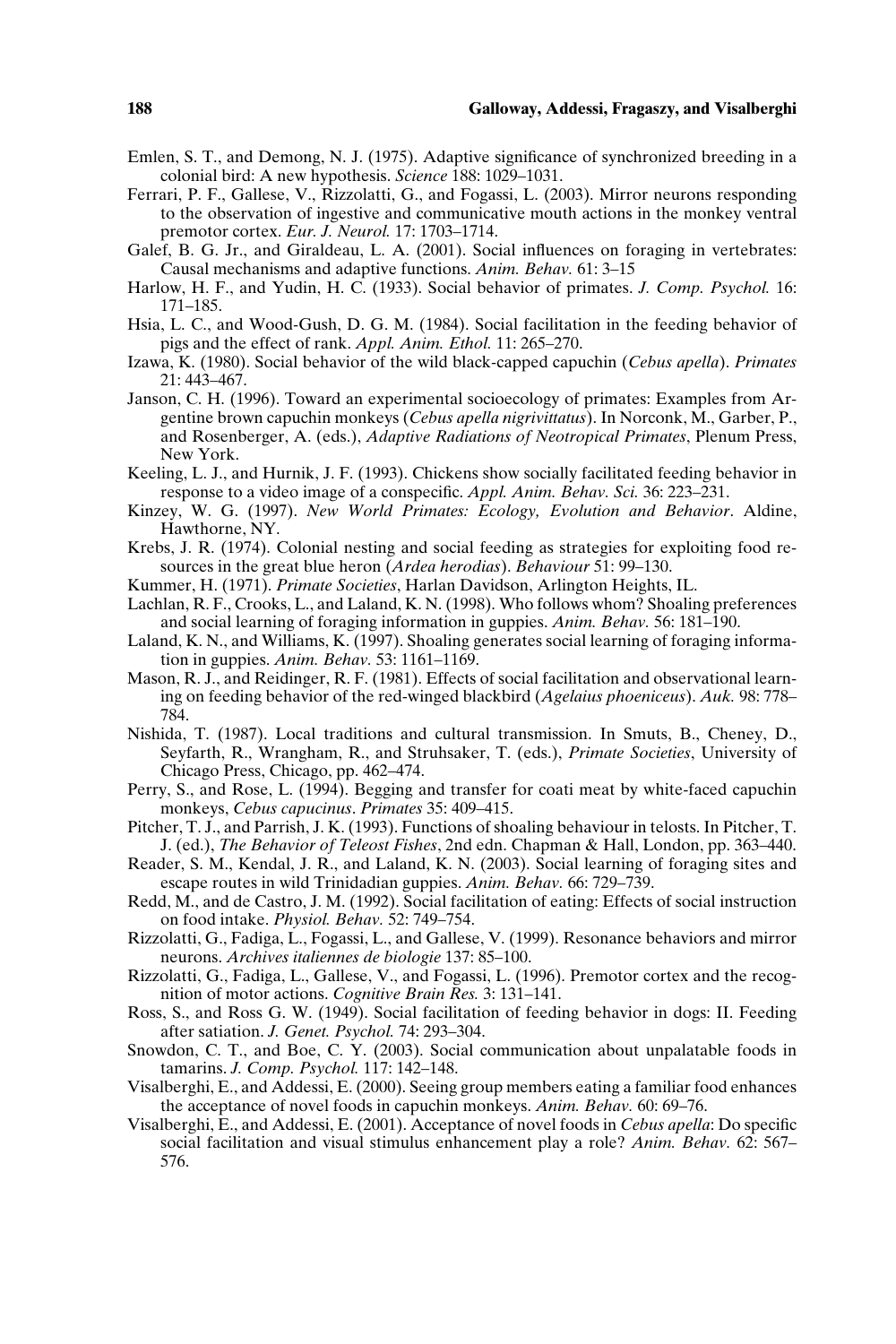- Visalberghi, E., and Addessi, E. (2003). Food for thoughts: Social learning and the feeding behavior in capuchin monkeys. Insights from the laboratory. In Fragaszy, D., and Perry, S. (eds.), *Traditions in Non-human Animals: Models and Evidence*. Cambridge University Press, Cambridge.
- Visalberghi, E., and Fragaszy, D. (1995). The behaviour of capuchin monkeys, *Cebus apella*, with novel foods: The role of social context. *Anim. Behav.* 49: 1089–1095.
- Ward, P., and Zahavi, A. (1973). The importance of certain assemblages of birds as "information centers" for food-finding. *Ibis* 115: 517–534.